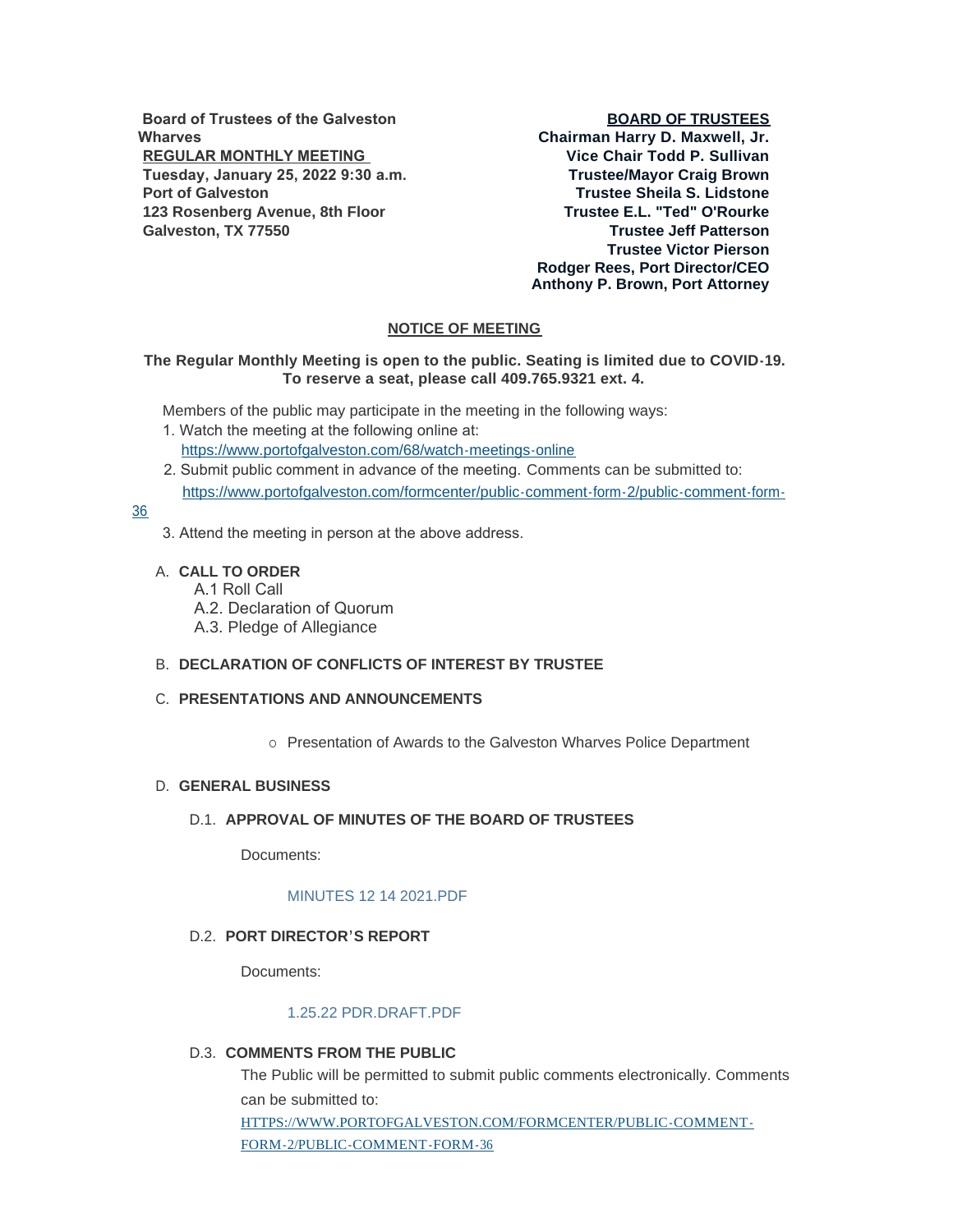# **RECESS INTO EXECUTIVE SESSION**  E.

# **E.1. ANNOUNCE GOING INTO EXECUTIVE SESSION PURSUANT TO TEXAS GOVERNMENT CODE**

# **Section 551.071 - Consultation with Attorney**

- a. Deliberate Pending legal issues Raised by Legal Counsel
- b. Discuss Public Relations Department
- c. Update on Legislative Consultants

#### **Section 551.072 - Real Estate**

- a. Deliberate the Purchase, Exchange, Lease or Value of Property
- b. Tenant Update

### **Section 551.074 – Personnel**

a. Deliberate the Appointment, Employment, Evaluation, Reassignment, or Duties of a Public Officer or Employee, without Limitation the Port Director

# **Section 551.087 - Economic Development Negotiation**

a. Discuss and Deliberate Regarding of Commercial or Financial Information Received from a Business Prospect Seeking to Locate, Stay, or Expand at the Port of Galveston, or Deliberate the offer of a Financial or Other Incentive to such a Business Prospect

b. Update on Parking

# **ADJOURNMENT OF EXECUTIVE SESSION**

#### **RECONVENE REGULAR MONTHLY MEETING** F.

**Discuss And Consider Action, If Any, On Specific Matters Discussed In**  F.1. **Executive Session Which Were Listed On The Agenda In Sufficient Detail To Provide Notice To The Public As Required By The Texas Open Meetings Act** 

#### **BUSINESS ITEMS** G.

- G.1. Consider And Approve CFO Report Consent Agenda
	- Consider Board and Staff Expense Reports (a.)
	- Consider Financial Statements (b.)
	- Accept Port Investments Report (c.)
	- Accept Bank Reconciliation Report and Schedule of Restricted Fund Balances Report (d.)
	- Accept Cash Flow Projections (e.)
	- Accept Monthly Delinquent Accounts Receivable Analysis (f.)
	- Accept Vendor Check Register Report (g.)
	- Consider Trade Development (h.)

Documents:

[CFO REPORT 01 25 2022.PDF](https://www.portofgalveston.com/AgendaCenter/ViewFile/Item/4656?fileID=8260) [A.PDF](https://www.portofgalveston.com/AgendaCenter/ViewFile/Item/4656?fileID=8261) [B.PDF](https://www.portofgalveston.com/AgendaCenter/ViewFile/Item/4656?fileID=8262) [C.PDF](https://www.portofgalveston.com/AgendaCenter/ViewFile/Item/4656?fileID=8263) [D.PDF](https://www.portofgalveston.com/AgendaCenter/ViewFile/Item/4656?fileID=8264) [E.PDF](https://www.portofgalveston.com/AgendaCenter/ViewFile/Item/4656?fileID=8265) [F.PDF](https://www.portofgalveston.com/AgendaCenter/ViewFile/Item/4656?fileID=8266) [G.PDF](https://www.portofgalveston.com/AgendaCenter/ViewFile/Item/4656?fileID=8267)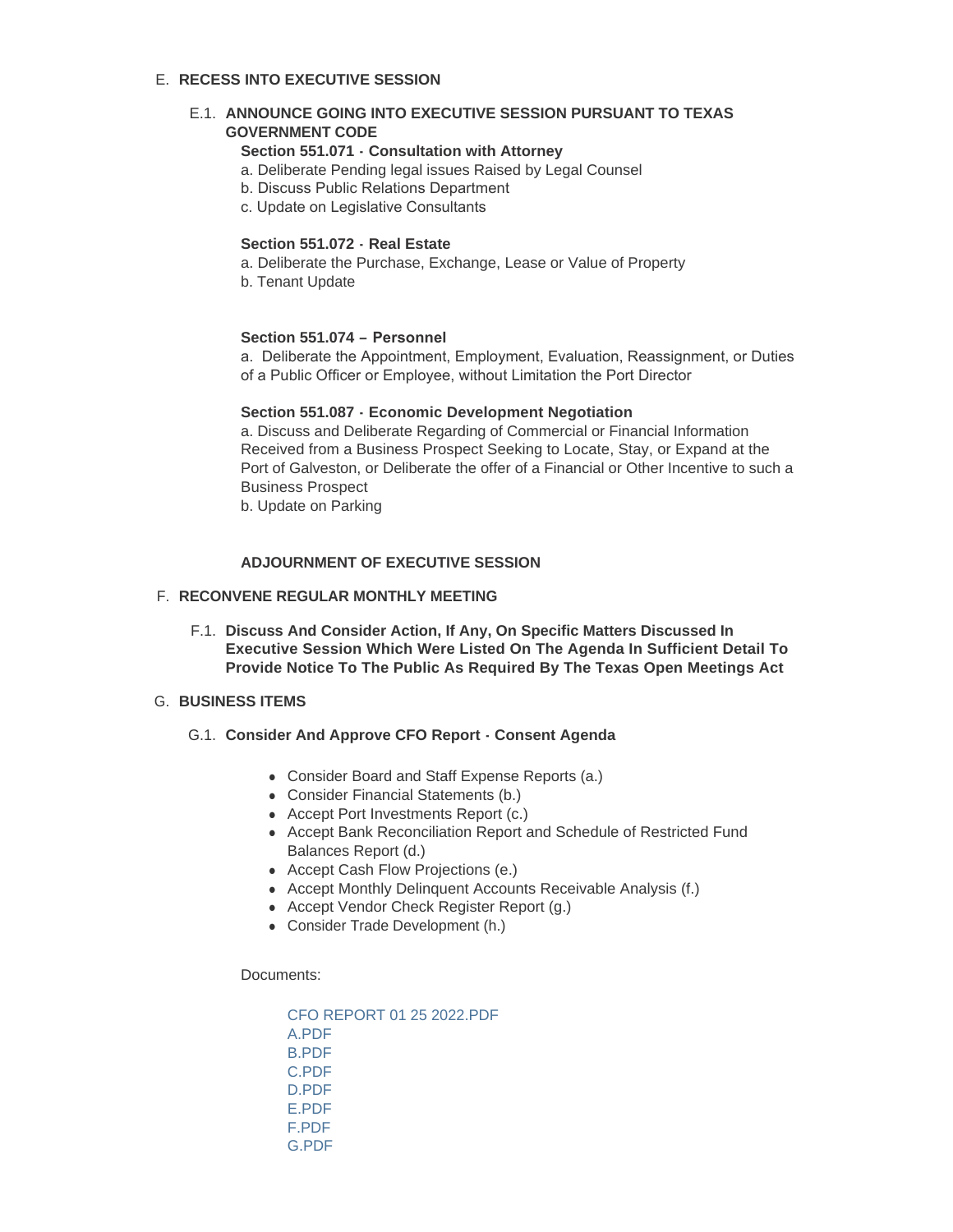#### [H.PDF](https://www.portofgalveston.com/AgendaCenter/ViewFile/Item/4656?fileID=8268)

**Discuss And Consider Portfolio Performance Analysis Report, Summary Of**  G.2. **Investment Performance Report And Investment Detail Of The Galveston Wharves Pension Plan For Period Ending December 31, 2021, And Discuss And Consider Percentage Changes In The Fund Mix That May Be Necessary To Increase Investment Results** 

Documents:

[G2.PDF](https://www.portofgalveston.com/AgendaCenter/ViewFile/Item/4650?fileID=8276)

G.3. Consider And Approve Amendment Revising Plan Coordinator / **Administrator Of The Port Of Galveston's 401-A, 457, Roth IRA Managed By ICMA-RC / Mission Square To The Chief Financial Officer Effective January 25, 2022**

Documents:

[G3.PDF](https://www.portofgalveston.com/AgendaCenter/ViewFile/Item/4666?fileID=8269)

**Discuss And Consider For Approval The Implementation Of Tariff Circular No.**  G.4. **7 Item 621 Passenger Service Charge**

Documents:

[G4.PDF](https://www.portofgalveston.com/AgendaCenter/ViewFile/Item/4660?fileID=8274)

G.5. Consider And Approve Changes To The Construction Contract Between The **Board Of Trustees Of The Galveston Wharves And TLC Construction Contract Services For Pier 10 Redevelopment Utility Construction To Increase The Amount Payable Under The Contract By An Additional \$165,491.85 To An Amount Not To Exceed \$2,072,140.00**

Documents:

# [G5.PDF](https://www.portofgalveston.com/AgendaCenter/ViewFile/Item/4655?fileID=8270)

**Discuss And Consider Consulting Agreement Between The Board Of Trustees**  G.6. **Of The Galveston Wharves And Potomac Partners DC, LLC** 

Documents:

#### [G6.PDF](https://www.portofgalveston.com/AgendaCenter/ViewFile/Item/4652?fileID=8273)

**Discuss And Consider Consulting Agreement Between The Board Of Trustees**  G.7. **Of The Galveston Wharves And Community Strategies LLC** 

Documents:

#### [G7.PDF](https://www.portofgalveston.com/AgendaCenter/ViewFile/Item/4651?fileID=8272)

**Discuss Galveston Wharves Business Strategy Playbook**  G.8.

Documents:

[G8.PDF](https://www.portofgalveston.com/AgendaCenter/ViewFile/Item/4661?fileID=8281)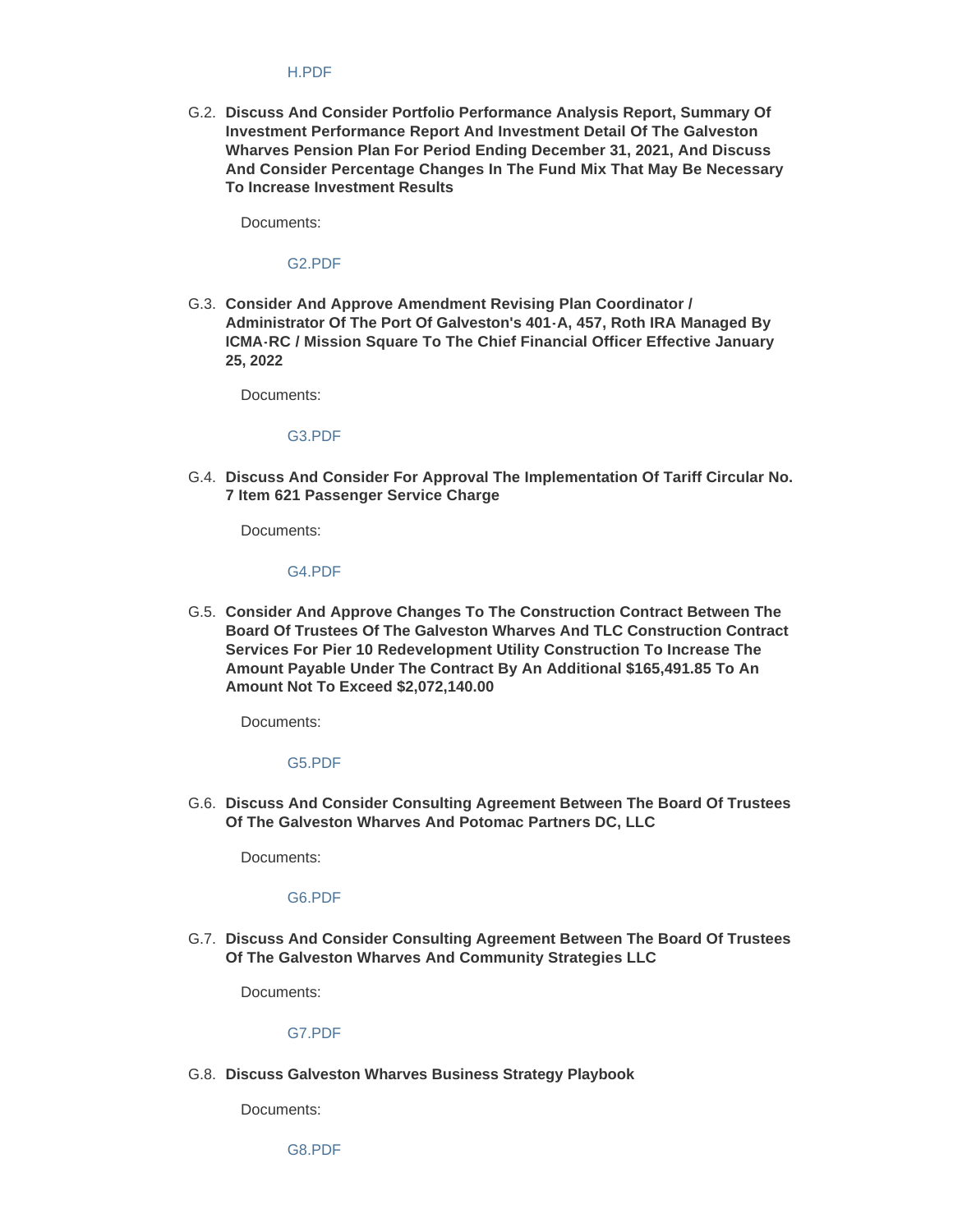# **Discuss And Consider Communications Between The Port Director/CEO And**  G.9. **The Board Of Trustees**

Documents:

#### [G9.PDF](https://www.portofgalveston.com/AgendaCenter/ViewFile/Item/4664?fileID=8279)

**Discuss And Consider The Chairman Of The Wharves Board Communicating**  G.10. **A Course Of Action On Board Letterhead Without Board Approval**

Documents:

#### [G10.PDF](https://www.portofgalveston.com/AgendaCenter/ViewFile/Item/4663?fileID=8283)

**Discuss And Consider Moving The April 25, 2022 Board Meeting To April 19,**  G.11. **2022**

Documents:

#### [G11.PDF](https://www.portofgalveston.com/AgendaCenter/ViewFile/Item/4662?fileID=8280)

#### **COMMENTS FROM THE BOARD OF TRUSTEES**  H.

Pursuant to Texas Government Code Section 551.0415, Trustees may report on any of the following items:

- 1. Expressions of thanks, gratitude, and condolences
- 2. Information regarding holiday schedules
- 3. Honorary or salutary recognition of a public official, public employee, or other citizen
- 4. Reminders regarding Galveston Wharves events
- 5. Reminders regarding community events
- 6. Health and safety announcements

#### **SET DATE OF NEXT BOARD MEETING, TIME AND LOCATION** I.

#### **ADJOURNMENT** J.

THE ITEMS LISTED FOR THE CONSENT AGENDA ARE CONSIDERED ROUTINE AND WILL NOT BE DISCUSSED UNLESS A TRUSTEE DESIRES TO DISCUSS – AS IS THE CASE, THAT SUCH ITEM WILL BE REMOVED FROM THE CONSENT AGENDA AND CONSIDERED PRIOR TO THE REGULAR AGENDA ITEMS. AS USED IN THIS NOTICE, THE TERM "EXECUTIVE SESSION" MEANS A "CLOSED MEETING" AS DEFINED IN TEXAS GOVERNMENT CODE CHAPTER 551, THE OPEN MEETINGS ACT. THE BOARD RESERVES THE RIGHT TO ADJOURN INTO EXECUTIVE SESSION AT ANY TIME DURING THE COURSE OF THIS MEETING TO DISCUSS ANY SUBJECT, INCLUDING WITHOUT LIMITATION ANY SUBJECT APPEARING ON THIS AGENDA, AS AUTHORIZED BY THE OPEN MEETINGS ACT. FOLLOWING ANY EXECUTIVE SESSION, THE BOARD IN OPEN SESSION MAY TAKE A FINAL ACTION, DECISION, OR VOTE ON A MATTER DELIBERATED IN EXECUTIVE SESSION, AS AUTHORIZED BY THE OPEN MEETINGS ACT.

**I certify that the above Notice of Meeting was posted in a place convenient to the**